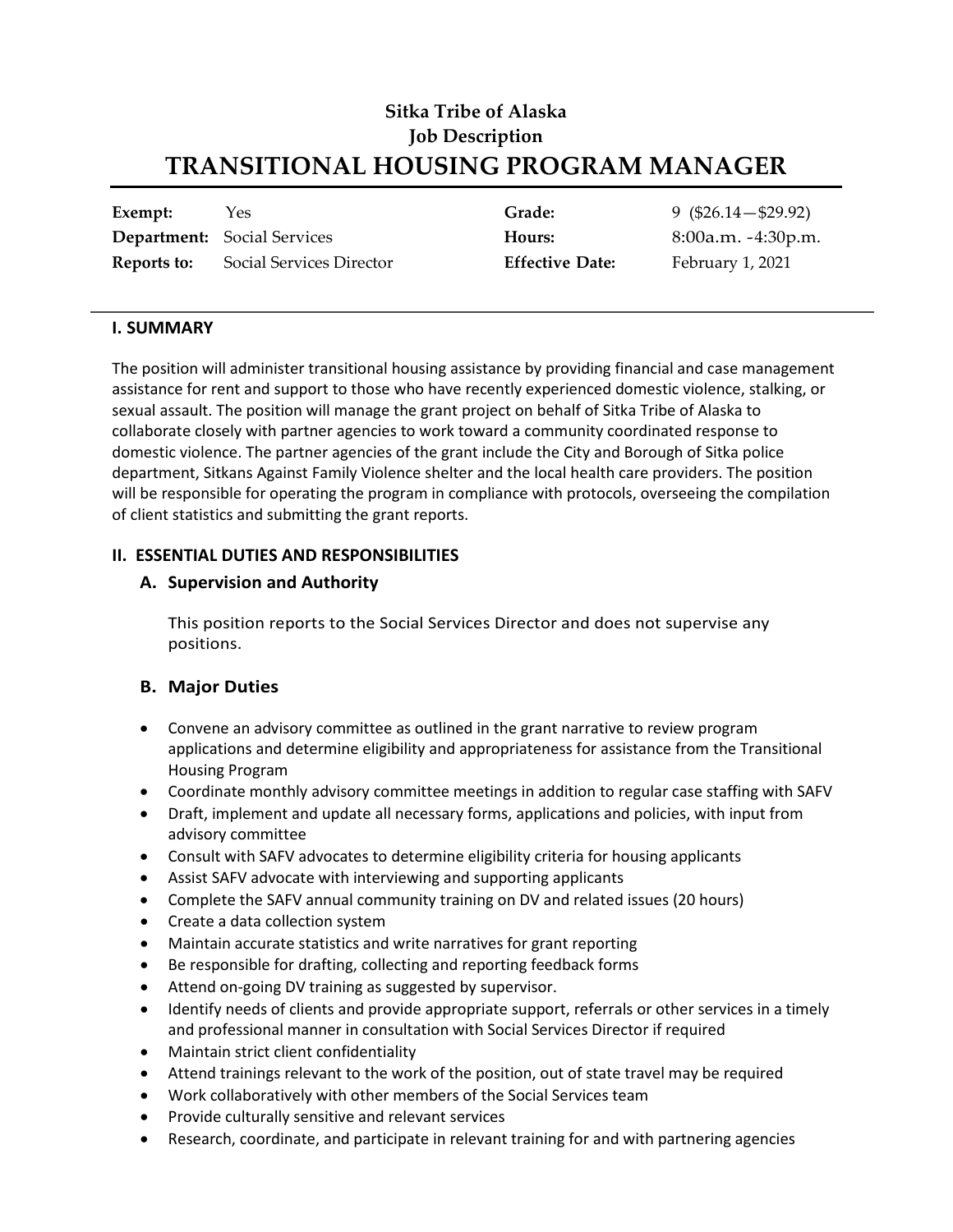- Provide support and guidance to the local police department in working toward the effective investigation and prosecution of Domestic Violence and Sexual Assault
- Guide and support the partnering agencies to increase the services to victims of domestic violence and strengthen advocacy services
- Provide technical assistance and information to other rural Alaskan communities
- Develop a sustainability plan for a continued coordinated community response

# **C. Meetings, STA Reporting and Professional Conduct**

- Keep Social Services Director informed via weekly individual meetings concerning work progress, including present and potential problems and suggestions for new or improved ways of addressing issues
- Attend ST A all staff meetings
- Participate in STA all-staff events which may occur after hours or on weekends, including but not limited to Annual Picnic, Annual Meeting, Annual Native American Heritage month parade, the Children's Christmas Party, and other all-staff events that arise throughout the year. Assist with coordination of Children's Christmas Party.
- Attend other meetings as requested by the Social Services Director including weekly case staffing meeting with the Social Services team
- Prepare monthly reports of activities and any other items assigned by the Social Services Director for inclusion in the Tribal Council meeting packet
- Prepare report for inclusion in quarterly Newsletters and the Annual Report
- Recognize and understand the highly emotional nature of the situations faced by our clients and respond to questions and client concerns in a compassionate, courteous and timely manner.
- Maintain strict confidentiality of all client information
- Responds to questions/comments in a courteous and timely manner
- Represent Sitka Tribe of Alaska and maintain positive relations with other tribal, state, federal and local governments, public agencies, Tribal Citizens, the public, and the media.
- Treat STA Council, staff, Tribal Citizens, and the public in a respectful manner.
- Perform other duties as assigned.

# **III. MINIMUM REQUIREMENTS**

## **A. Education**

- High School diploma and three (3) years' work experience in a human services field.
- Or
- Associate Degree and one-year experience working in the human services field
- Or
- Bachelor degree in social services or related field

# **B. Experience**

- Direct experience working with survivors of domestic violence or sexual assault
- Previous experience working with mental health professionals and the diagnostic process, substance abuse and treatment, and suicide lethality assessments and intervention